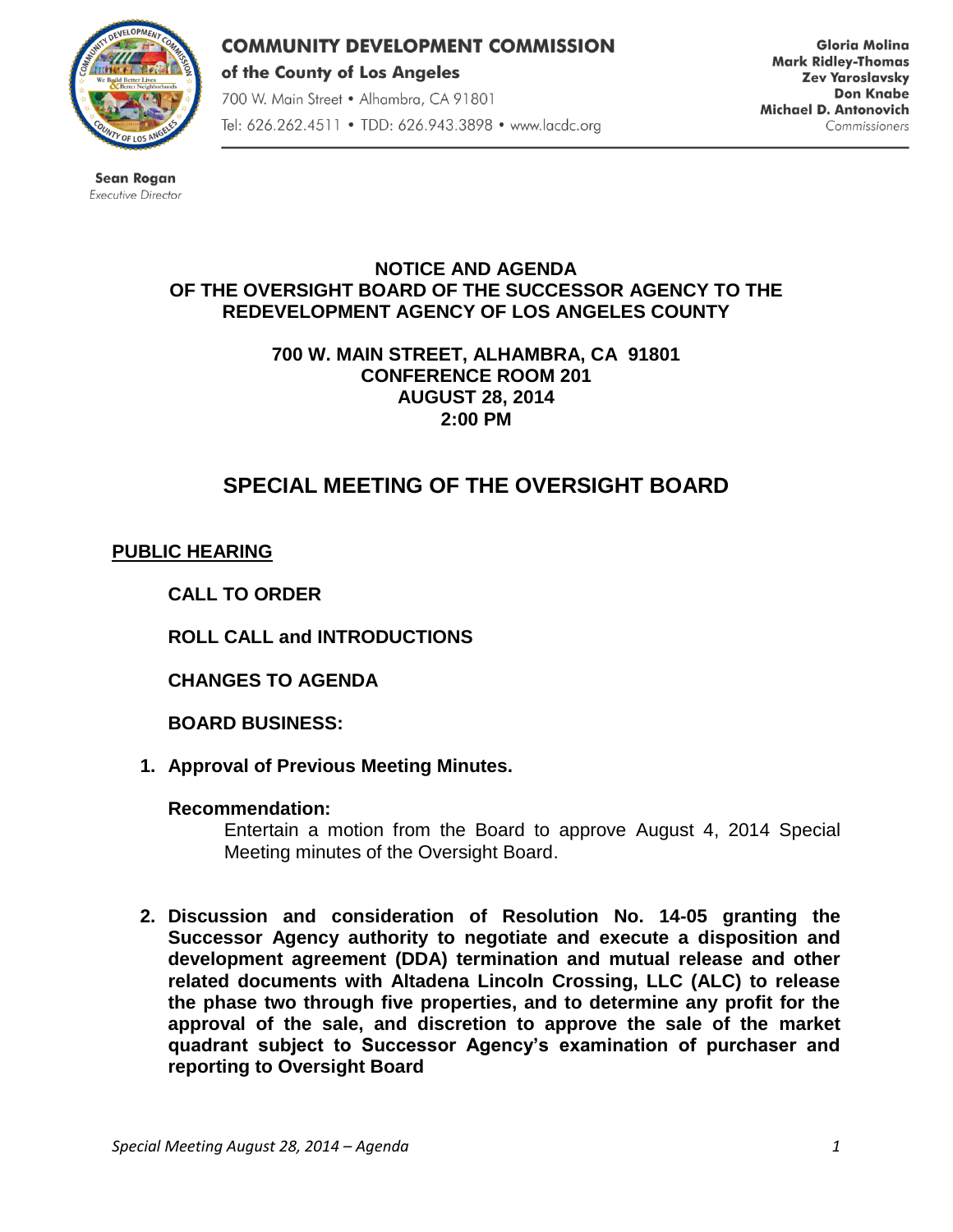#### **Recommendation:**

Approve a Resolution granting the Successor Agency authority to negotiate and execute a DDA termination and mutual release agreement with ALC, LLC for certain properties and to make other determinations.

**3. Discussion and consideration of Resolution No. OB 14-06 approving a Recognized Obligation Payment Schedule for the period of January 1, 2015 through June 30, 2015.**

#### **Recommendation:**

Approve a Resolution adopting a Recognized Obligation Payment Schedule for the Successor Agency for the period January 1, 2015 through June 30, 2015.

**4. Discussion and consideration of Resolution No. OB 14-07 approving an Administrative Budget for the Successor Agency for the period of January 1, 2015 through June 30, 2015.**

#### **Recommendation:**

Approve a Resolution adopting an administrative budget for the Successor Agency for the period of January 1, 2015 through June 30, 2015.

**5. Discussion and consideration of Resolution No. OB 14-08 amending the Long Range Property Management Plan adopted by the Oversight Board on July 15, 2013.**

#### **Recommendation:**

Approve a Resolution amending the Long Range Property Management Plan.

**6. Discussion of Items for next Agenda.**

## **Recommendation:**

Discuss and entertain a motion from the Board to approve Items for next agenda.

## **PUBLIC COMMENT:**

Under Government Code Section 54954.3, any person wishing to address any item or issue may do so under Oral Communications. There will also be an opportunity to speak on agenda items when the items are scheduled for consideration.